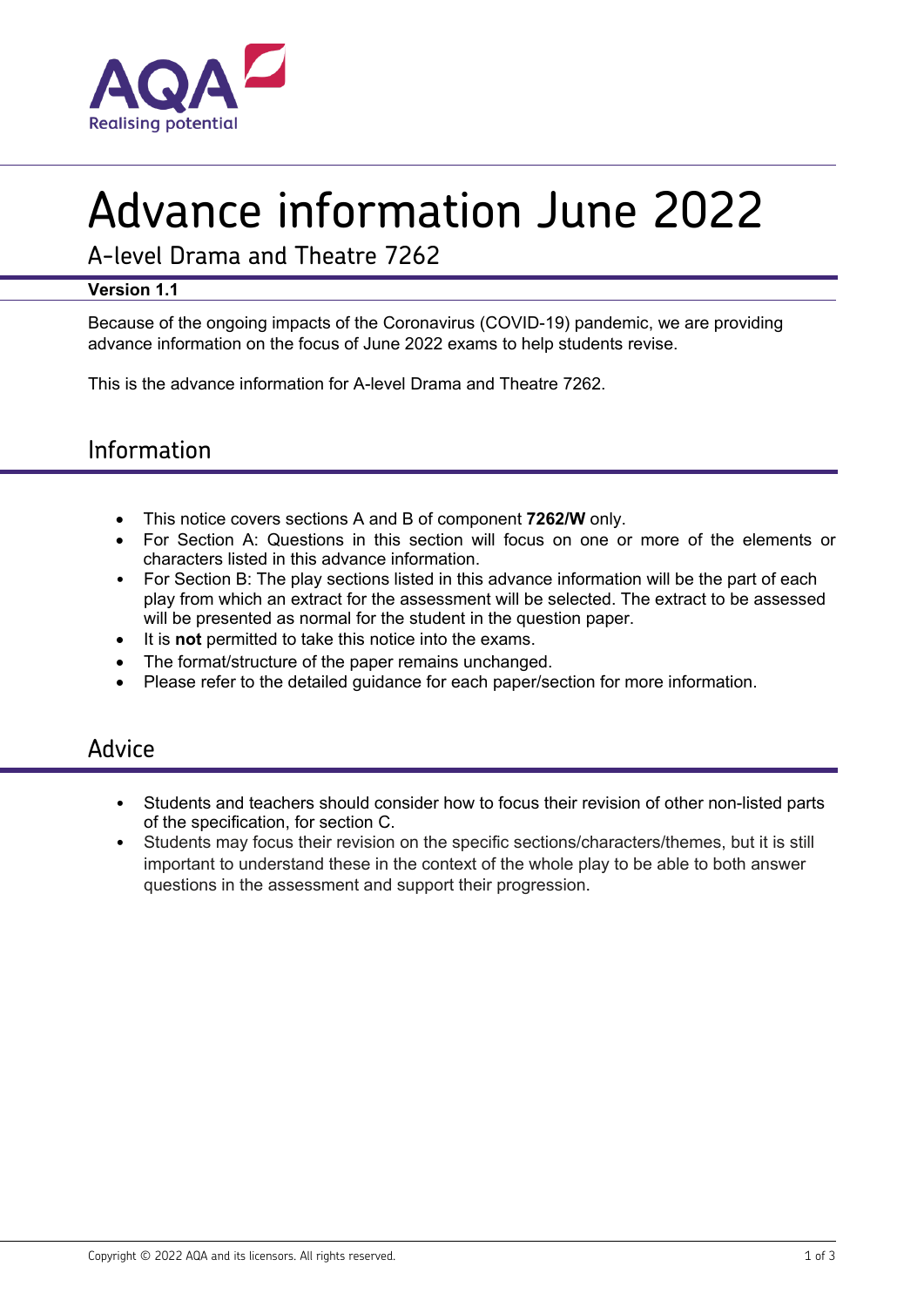# Focus of the June 2022 exam

### **Paper 7262/W Section A: Drama through the ages**

Questions in this section will focus on one or more of the elements or characters listed below.

| Play                                    | Section of the play                               |
|-----------------------------------------|---------------------------------------------------|
| Antigone                                | Tiresias, Antigone, Ismene, The Messenger,        |
| by Sophocles                            | costume design, technical design                  |
| <b>Much Ado About Nothing</b>           | Light-hearted atmosphere, Beatrice, Hero, set     |
| by William Shakespeare                  | design, costume design                            |
| A Servant to Two Masters                | Comic focus, Dr Lombardi, Pantalone, Truffaldino, |
| by Carlo Goldoni                        | Smeraldina, choice of design elements             |
| <b>Hedda Gabler</b>                     | Hedda Gabler, George Tesman, Eilert Loevborg,     |
| by Henrik Ibsen                         | Mrs Elvsted, costume design, technical design     |
| The Caucasian Chalk Circle              | Social/political issues, The Governor's Wife,     |
| by Bertolt Brecht                       | Azdak, choice of design elements                  |
| <b>Accidental Death of an Anarchist</b> | Bertozzo, Pissani, The Superintendent, The        |
| by Dario Fo                             | Constable, Feletti, choice of design elements*    |
| Jerusalem                               | Ginger, Wesley, atmosphere, choice of design      |
| by Jez Butterworth                      | elements                                          |

\* This advance information has been updated. We have added the missing comma between Feletti and choice of design elements.